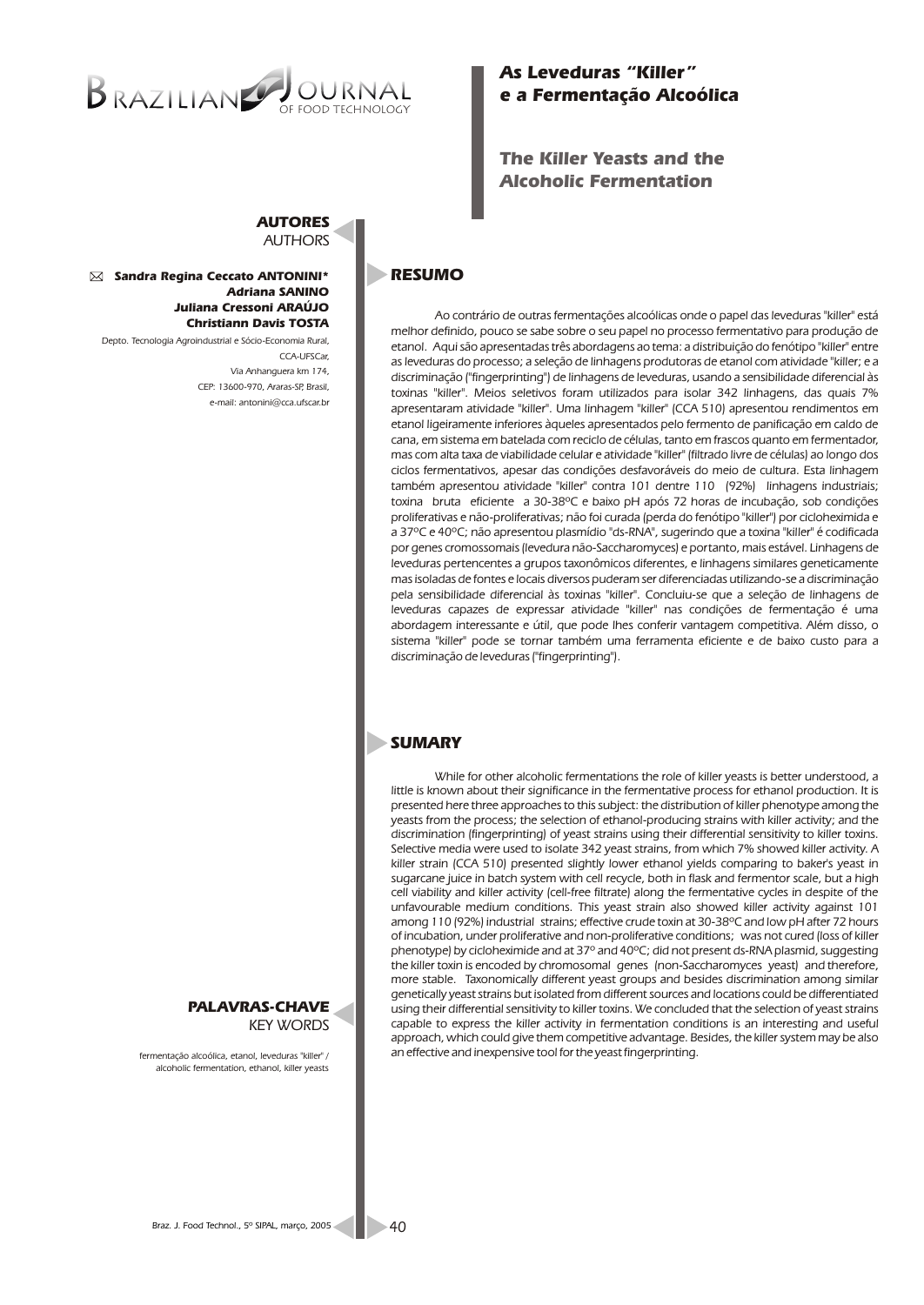

## *1. INTRODUCTION*

*The killer phenotype was described in 1963 for the first time in laboratory strains of Saccharomyces cerevisiae. There are three basic phenotypes: killer, sensitive and neutral. The killer strains both produce a specific killer factor and resist to this toxin. The resistant or neutral strains are insensitive to one or more killer factors and do not produce any toxin. The sensitive strains are totally susceptible to the killer toxin, which causes inhibition of macromolecule synthesis and cell disruption resulting in cell death (WOODS AND BEVAN, 1968; BUSSEY AND SHERMAN, 1973). YOUNG AND YAGIU (1978) and WICKNER (1979) reported the interactions among killer yeasts from several genera and species, and eleven different toxin groups (K1 to K11) were recognized in relation to the killer activity.*

*According to STUMM et al. (1977), the wide occurrence of the killer phenomenon suggests that it plays an important role in yeast ecology, altering the distribution of the strains through competition by interference. The killer property is present in other yeast genera as Candida, Debaryomyces, Hansenula, Kluyveromyces, Pichia, Torulopsis and Cryptococcus. In a fermentative process, the ability to produce killer toxin can give a selective advantage over sensitive competitive strains which are contaminant.*

*The occurrence of killer phenotype is widespread in yeasts from the alcoholic fermentations for beverage production as in brewing (MAULE AND THOMAS, 1973), "saké" (IMAMURA et al., 1974), alcoholic beverages from Andes (CASTILHO et al., 1990), 'cachaça' (MORAIS et al., 1997), wine (NAUMOV et al., 1973; THORNTON, 1986; PETERING et al., 1991; SULO AND MICHALCÁKOVÁ, 1992; CARRAU et al., 1993), and more recently in ethanol-producing units (SATO et al., 1993; CECCATO-ANTONINI et al., 1999, 2004; SOARES AND SATO, 1999, 2000).*

*In this paper, three approaches allowed us to evaluate the significance/importance of the killer system for the fermentative process for ethanol production. Firstly, the distribution of the killer phenotype among the yeasts from the alcoholic process, followed by the evaluation of the fermentative performance of the killer yeasts isolated. Thirdly, the possibility of using the killer system for fingerprinting of industrial yeast strains.* 

### *2. MATERIAL AND METHODS*

#### *2.1 Isolation of yeasts using differential media*

*The following culture media were used: WLN and WLD (GREEN AND GRAY, 1950); Lysine medium (MORRIS AND EDDY, 1957) and Lin Wild Yeast Medium (LIN, 1975) for the isolation of yeast strains from sugarcane juice, recycled ferment, fermented broth, molasses and water, in two alcoholproducing units (Usina São João and Usina Santa Lúcia, Araras - SP). The isolates were kept in YEPD Agar medium. The procedures used are described in CECCATO-ANTONINI (2004).*

#### *2.2 Killer activity of the isolated yeast strains*

*The conventional method of observing a clear/blue killing zone around the test yeast streaked on buffered (pH 4.5- 4.7, citrate-phosphate buffer) YEPD-methylene blue seeded (105 cells/mL) with the sensitive strains Saccharomyces cerevisiae NCYC 1006 and Candida glabrata ATCC 15126, at 280 C -300 C, was used (WOODS AND BEVAN, 1968) in the first evaluation. Secondly, a panel of 110 yeast strains isolated from the sugarcane fermented broth from another sugarcane ethanol-producing plant (Destilaria São Marino, Pirassununga-SP) and commercial brand of yeasts (Fleischmann pressed baking yeast) were used to assay their sensitivity to the selected killer strains using the same method, at 260C. An optimization of pH, temperature and incubation time for crude toxin activity was performed under proliferative (citratephosphate buffered YEPD broth) and non-proliferative (citratephosphate buffered saline solution, 0.85% NaCl), according to BERTOLIN (1995). The curing test was made by cicloheximide and temperature using the method in KITANO et al (1984). The extraction and detection of double strand plasmid RNA (ds-RNA) was performed according GOTO et al (1990) modified by SOARES AND SATO (2000).*

#### *2.3 Fermentative efficiency of selected killer strains*

*Tests were accomplished both in flasks and fermentor for the evaluation of fermentative efficiency and killer activity expression of a selected killer strain (CCA 510) during the process. The fermentative tests were carried in 500-mL erlenmeyers with 150 mL of clarified sugarcane juice, 12o Brix, 20% inoculum vol/vol, in triplicate, during six 12-hour cycles. At the end of each cycle, a 5% volume sample was taken for analysis. The remaining fermented juice was centrifuged and the biomass ressuspended in a new fermentation medium, with the same characteristics, beginning the second fermentative cycle, and so forth until the sixth cycle. For fermentor scale-up, the inoculum was transferred to the fermentor glass vat (Microferm - New Brunswick) with clarified sugarcane juice, 3.80 Brix, aeration of 1 vvm, at 300 C and agitation, until 10 g of cellular mass/L were obtained. The cells were separated by centrifugation, and recycled to the fermentor for the alcoholic fermentation, for four 12-hour cycles, at 300 C, 100 Brix, initial pH 5.2-6.0, in a final volume of 4 L.*

*Biotyping of industrial yeast strains by killer system. Thirty-one yeast strains isolated from the alcoholic fermentation were tested against a panel of 29 killer yeast strains to assess their sensitivity to killer toxins using medium and conditions above mentioned. Those strains were already characterized both by physiological/biochemical tests and molecular techniques (TOSTA, 2004) generating clusters of strains which were compared to the clusters originated from the binary data (presence/absence of sensitivity to each killer strain, a matrix of binary data 29X31). The NTSYSpc 2.02i (Applied Biostatistics) was used for Simple Matching (SM) similarity index and the clustering through UPGMA (Unweighted pair group with arithmetic average) for the dendrogram.*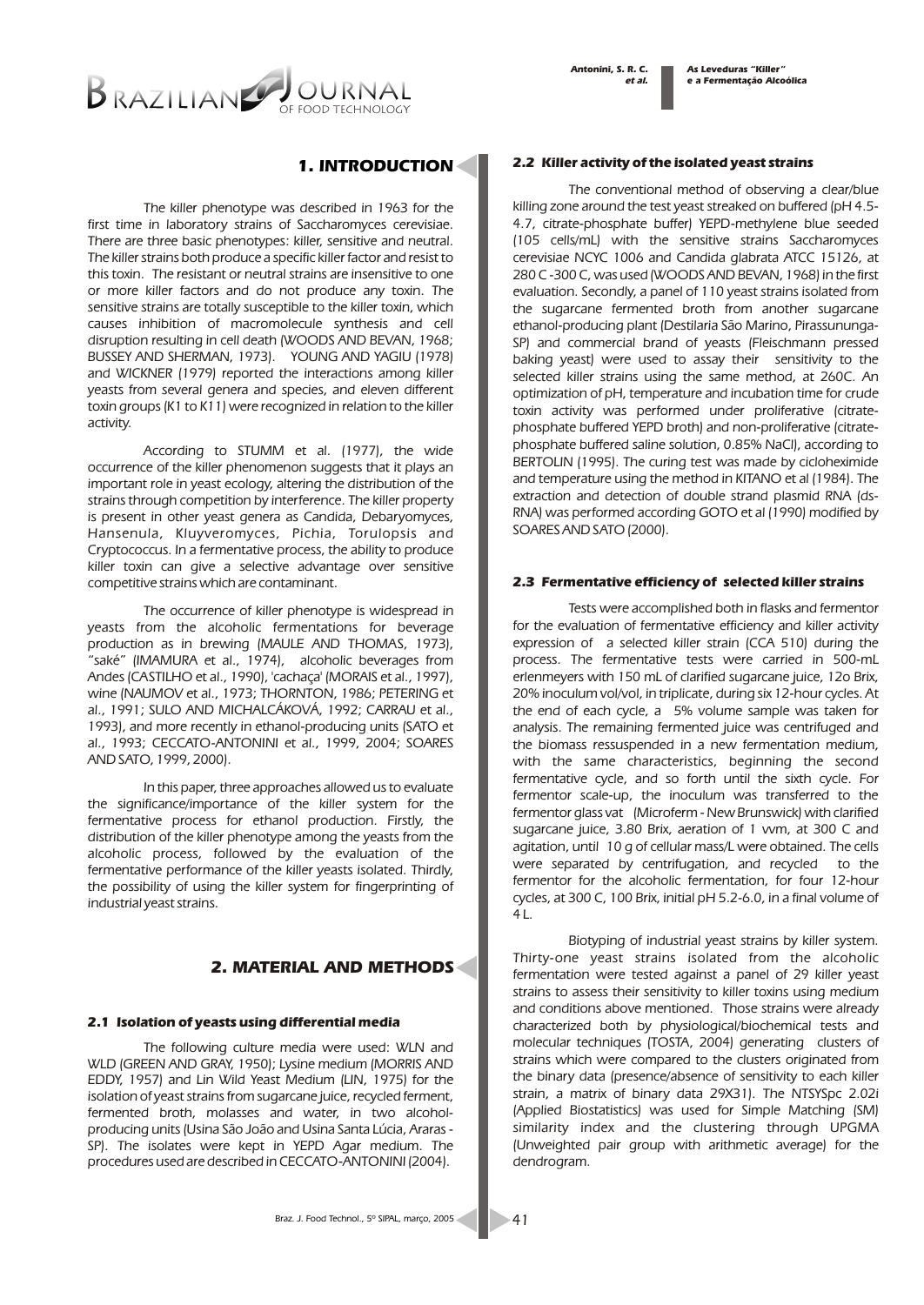

#### *2.4 Analyses*

*Yeast cell viability was evaluated through Neubauer counting chamber using methylene blue-sodium citrate dye solution. Samples of 5 mL were filtered in Millipore membrane (0,45 ), the biomass washed and dried at 100oC until constant dry weight. n the cell-free filtrate, total residual reducing sugar analysis was accomplished by the 3,5 dinitrossalicilic acid method; ethanol, by sample distillation and density measure of hydroalcoholic solution; pH; and killer activity against the sensitive strains Saccharomyces cerevisiae NCYC 1006, in buffered YEPD-methylene blue, pH 4.5-4.7 (citrate-phosphate buffer), at 30oC, using the well test assay. Eight mm-diameter wells were produced in culture medium, filled with 80 L of the cell-free filtrate. The biomass (Yx/s) and ethanol (Yp/s) yields were calculated from the data of ethanol produced, cell dry mass and consumed sugar mass, in grams. The fermentative efficiency (%) was calculated based on the alcoholic content of the medium and the initial concentration of total reducing sugar, using fermentation stoichiometry, where 1 g of total reducing sugar produces 0,64755 mL of ethyl alcohol at 200 C.* 

## *3. RESULTS AND DISCUSSION*

#### *3.1 Isolation of killer strains and characterization of the killer toxins.*

*Different culture media were utilised aiming the isolation of a greater number of yeast strains, even those in low population numbers, according to studies previously accomplished (CECCATO ANTONINI AND SILVA, 2000). Three hundred and forty-two yeast strains were isolated in different culture media and samples from two sugarcane producing units. Twenty four strains presented killer activity against the sensitive yeasts (7% of the total), from which a particular strain CCA 510 showed a powerful killer activity against 101 out of 110 yeast strains isolated from the ethanol fermentation process, i.e. 92% of these yeast strains were sensitive to that killer yeast, which was also killer against the pressed baking yeast (Fleishmann®). These results may indicate a higher competitive advantage of CCA 510 as a starter ethanol-making yeast against other yeasts when inoculated in a nonpasteurised sugarcane medium. It could be important to remember that the killing action was against yeast strains from the own fermentative process for ethanol production.*

*The crude killer toxin activity of this yeast strain under proliferative and non-proliferative conditions and different pH, temperature and incubation times was assayed. A remarkable effect of CCA 510 toxin was observed at pH 4.0, 38ºC and 72 hours of incubation, in proliferative and non-proliferative conditions against the sensitive yeast S. cerevisiae NCYC 1006 (Figure 1). It was another good characteristics of this strain, because the conditions above are closer to the ones into alcohol fermentation tanks. In the proliferative assay at pH 2.5, there was a decrease in the cell viability, which was independent of the crude toxin addition at both temperatures.*

*The killer strain CCA 510 was not cured after thermal treatment at 37ºC and 40ºC and in the presence of 0.2 ppm of cicloheximide. It was also assayed a S. cerevisiae killer strain*  *Figure 1 Cell viability (%) of the sensitive strain S. cerevisiae NCYC 1006 with and without toxin addition of CCA 510 yeast strain, under proliferative (YEPD broth) and non-proliferative conditions 0 0 (saline solution), at pH 2.5, 4.0 and 5.5, at 26 C and 38 C.*

*As Leveduras "Killer" e a Fermentação Alcoólica*

#### *Saline solution - pH 2.5*





*YEPD broth - pH 4.0*

*YEPD broth - pH 2.5*

#### *Saline solution - pH 4.0*



#### *YEPD broth - pH 5.5*

*Incubation time (h)*

48 72 96

 $\mathbf{z}$  $\frac{8}{4}$ یر 96

*Cell viability (%)*

Cell viability (%)



- *( ) 26ºC with toxin addition*
- *( ) 26ºC without toxin addition*
- *( ) 38ºC with toxin addition*
- *( ) 38ºC without toxin addition*

*(CCA 118) as a positive control and this strain was cured with cicloheximide and at 37ºC and 40ºC at values of 100%, 71% and 100% respectively, of reduction in the number of killer colonies (comparing to the experiments at 25ºC) as expected, since killer toxin in S. cerevisiae is codified by genes in plasmid, which is susceptible to be cured.* 

*Figure 2 shows that CCA 510 did not present L-dsRNA or M-dsRNA and only total DNA. However, the S. cerevisiae yeast strain showed both dsRNA, around 5.0 Kb and 2.0 KB, for L-dsRNA and M-dsRNA, respectively. These results are in concordance with FIELD (1982), WICKNER (1992), BROWN et al. (1994) and SOARES AND SATO (2000), although only LdsRNA may be present in some S. cerevisiae strains.*

*The results obtained with the curing and the detection of dsRNA in CCA 510 (non-Saccharomyces) indicate that the killer character in this strain is codified by chromosomal gene, instead of plasmidial gene. It is also important because of the stability of the killing action.*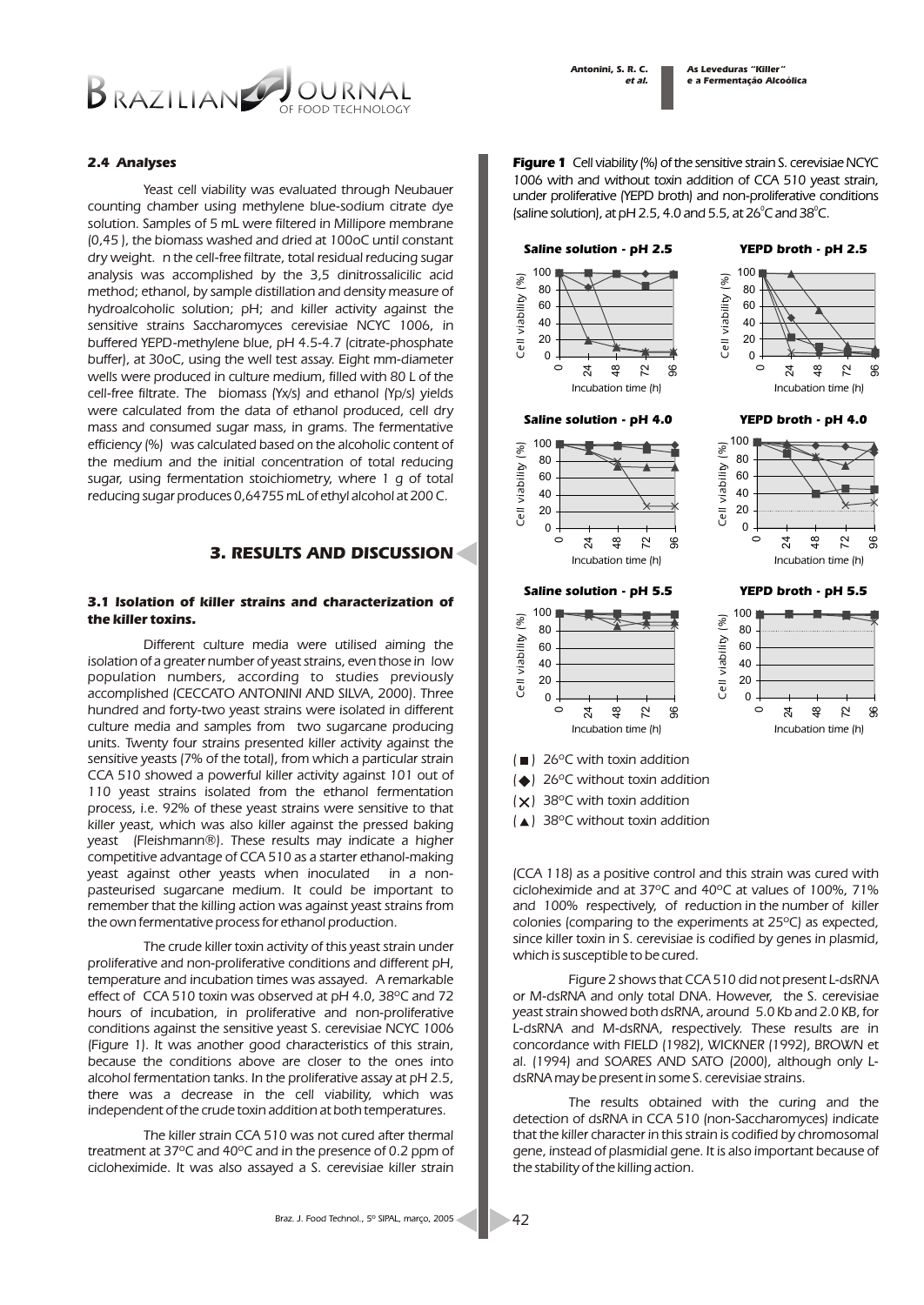*As Leveduras "Killer" e a Fermentação Alcoólica*



*Figure 2 Agarose gel electrophoresis of nucleic acids extracted from the killer yeasts CCA 510 and CCA 118 (S. cerevisiae). Legend: a- Total DNA; b- L-dsRNA; c- M-dsRNA; M- 1 Kb molecular marker.*



#### *3.2 Fermentative efficiency of killer yeast strain in batch cell recycle system.*

*The results showed that the strain CCA 510 had lower fermentative efficiency comparing to the baking yeast, which is the most common inoculum used by the producing units, in*  flasks or fermentor. However, it showed high cell viability along *the cycles and persistent killer activity in the cell-free filtrate, in spite of high pH variation of the culture medium, from 5.5-6.0 to 3.0-4.0 at the end of each cycle (Figures 3 and 4). Although the fermentation conditions are not stated as ideal for the killing activity, concerning large pH variation, higher temperature (30ºC) and low aeration, the strain CCA 510 maintained its killing action both in flasks or fermentor. The commercial brand of yeast did not show any killer activity in any experiment. It is important to stress that not only showing a killer phenotype is an important yeast characteristics, but the expression of this killing action during the fermentation process, in industrial scale, under limiting conditions presented by the culture medium and environmental conditions.*

#### *3.3 Biotyping of industrial yeast strains by killer system.*

*The sensitivity to the killer toxin was demonstrated by the presence of a clear zone around the killer yeast colony, as well as the formation of a bluish line around it, which was originated by the dead cells dyed by the methylene-blue. Figure 5 ilustrates the Petri plates inoculated with the killer yeasts and the test yeasts.*

*The dendrogram in Figure 6 was constructed with the results obtained for the sensitivity of each test strain to the 29* 

*killer yeast strains. Exception to three S. cerevisiae yeast strains, the other strains from this species were included in the same group, which showed almost 65% of similarity with the second group. There was also a third group with two different species. These results are in great concordance with the fingerprinting obtained using RAPD analysis with OPA-11 primer (TOSTA, 2004).*

*The variation in similarity inside the first group (S. cerevisiae) may be correlated with the origin of the strains. For example, CCA 007, which was isolated from `saké` showed the lowest similarity percentage in relation to the others, which were isolated from the alcoholic fermentation process.*

*By the results obtained, the killer sensitivity profile allowed the discrimination of taxonomically different yeast groups and besides the discrimination among strains isolated from different origins, but from the same species (S. cerevisiae). It is really interesting considering that many contaminant strains are S. cerevisiae and could be distinguished from the starter inoculum using this technique. This kind of approach was successfully used by VAUGHAN-MARTINI et al. (1988, 1996), BUZZINI AND MARTINI (2000 a,b).*

We concluded that the killer system is an interesting *and useful characteristics to be considered for ethanol-making yeasts when in competition with undesirable strains, specially when the killer activity is expressed in fermentation conditions,*  which is not appropriate for the killer activity. A highly potential *killer strain was isolated (CCA 510) with fermentative capability and a stable killing action. Besides, the killer system may be a fast, effective and inexpensive tool for the industrial yeast strain fingerprinting once the discrimination is at intraspecific level. More studies are needed to elaborate an easy-to-use technique which could be used in industrial units.*

# *4. REFERENCES*

*BERTOLIN, A.O. O caráter "killer" como fator do estabelecimento de contaminações por leveduras selvagens em processos contínuos de fermentações alcoólicas. Dissertação (Mestrado em Microbiologia Aplicada) - Instituto de Biociências, UNESP-Rio Claro, 1995. 167p.*

*BROWN, J.L., ROEMER, T., LUSSIER, A.M.S., BUSSEY, H. The K1 killer toxin: molecular and genetic applications to secretion and cell surface assembly. In: JOHNSTON, J.R. Molecular genetics of yeast a practical approach. The practical approach series, 1994, p.217-265.*

*BUSSEY, H., SHERMAN, D. Yeast killer factor: ATP leakage and coordinate inhibition of macromolecualr synthesis in sensitive cells. Biophysics Acta, v.298, p.868-875, 1973.*

*BUZZINI, P., MARTINI, A. Differential growth inhibition as a tool to increase the discriminating power of killer toxin sensitivity in fingerprinting of yeasts. FEMS Microbiology Letters, v. 193, p.31-36, 2000a.*

*BUZZINI, P., MARTINI, A. Utilization of differential killer toxin sensitivity patterns for fingerprinting and clustering yeast strains belonging to different genera. Systematic and Applied Microbiology, v.23, p.450-457, 2000b.*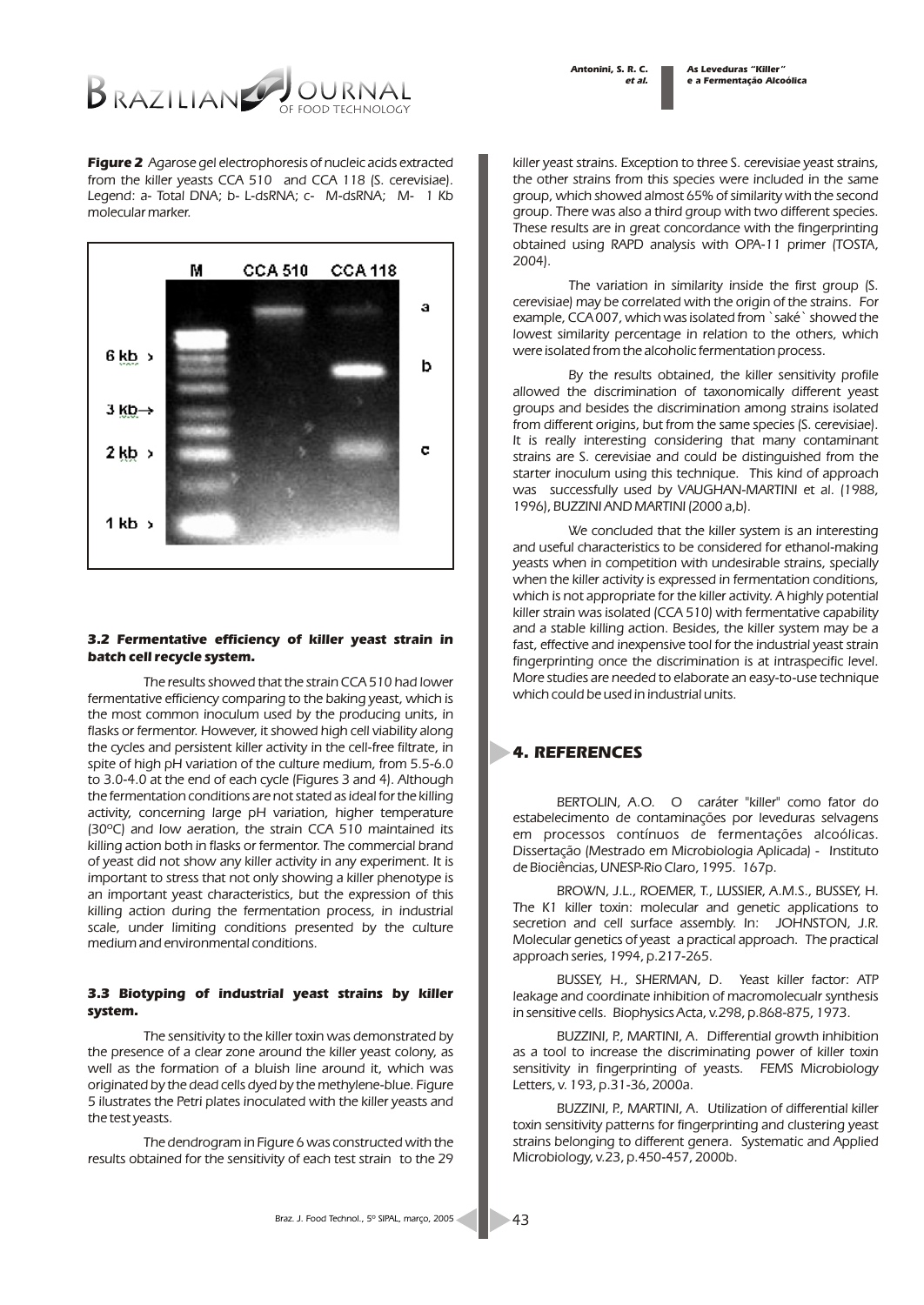

*Figure 3 Cellular viability (%), ethanol production (g/100 mL), biomass yield (g/g sugar), ethanol yield (g/g sugar), fermentative efficiency (%) and killing inhibition zone (mm)1 during batch alcoholic fermentation, in flasks, at 300 C, using clarified sugarcane juice (120 Brix), 20% inoculum, with cell recycling (six 12-hour cycles), using killer yeast strain (CCA 510) and baking yeast.*



*Figure 4 Cellular viability (%), fermentative efficiency (%), ethanol production (g/100 mL) and killing inhibition zone (mm)1 during batch alcoholic fermentation, in 4-liter fermentor, at 300 C, using clarified sugarcane juice (100 Brix), 20% inoculum, with cell recycling (four 12 hour cycles), using killer yeast strain (CCA 510) and baking yeast.*

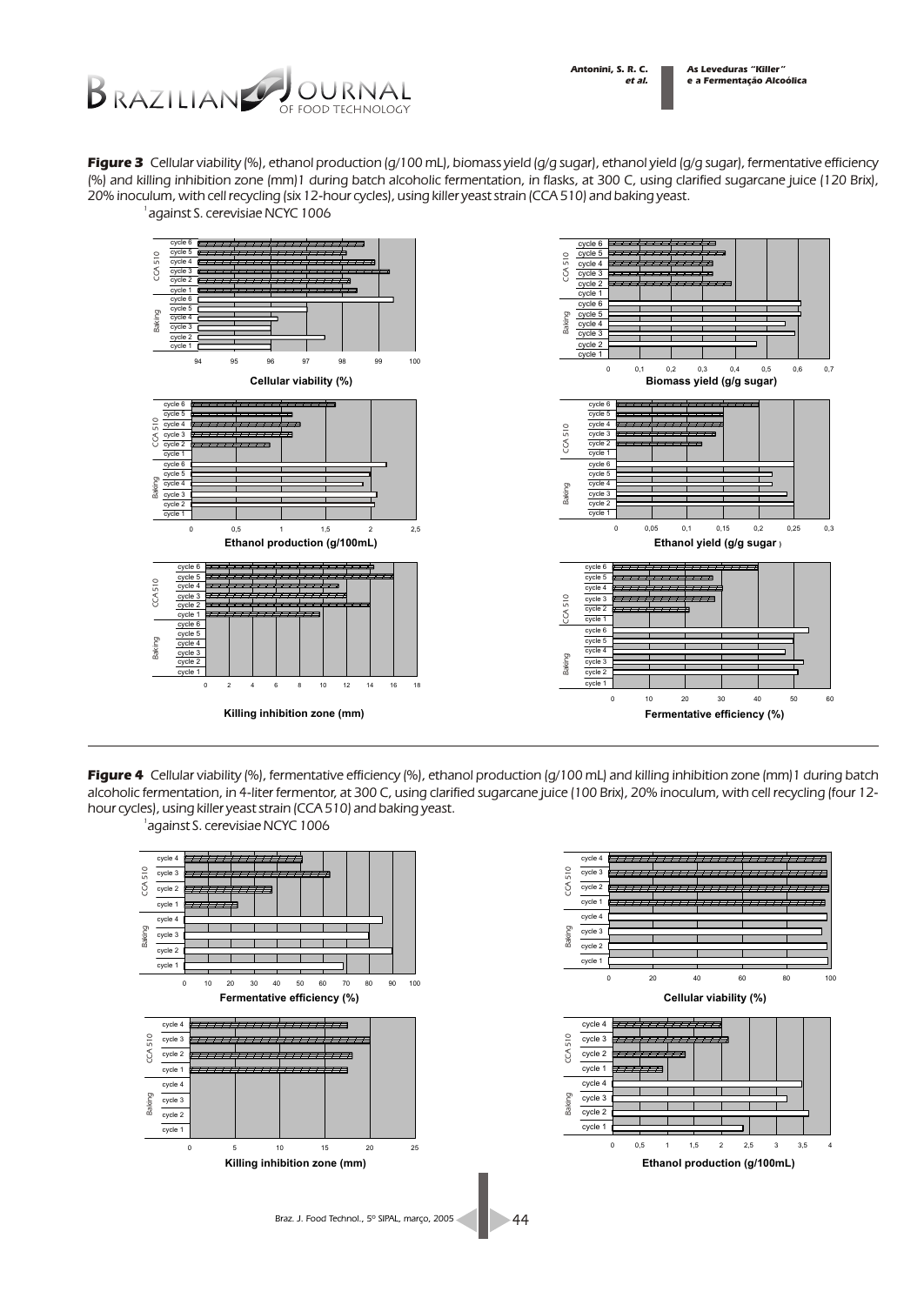*As Leveduras "Killer" e a Fermentação Alcoólica*



*Figure 5 Killer tests in Petri dishes. Differences between the two strains (both S. cerevisiae) relative to the sensitivity to killer yeast strains (inoculated onto the agar surface as small colonies) are observed through the presence of inhibition zones and blue line around the killer strains.*



*Figure 6 . Dendrogram using the UPGMA method based on the Simple Matching Index with the results of sensitivity of test strains to the 29 killer yeast strains.*



*CARRAU, F.M., NEIROTTI, E., GIOIA, O. Stuck wine fermentations: effect of killer/sensitive yeast interactions. Journal of Fermentation Bioengineering, v.76, p.67-69, 1993.*

*CASTILHO, C.J.C., SATO, H.H., PASTORE, G.M., PARK, Y.K. Detecção de leveduras produtoras de fator "killer" presentes nas bebidas "chicha" e "masato". Revista de Microbiologia, v. 21, n.2, p.171-173, 1990.*

*CECCATO-ANTONINI, S.R. Métodos de análise e monitoramento microbiológico em laboratório de destilaria. Araras: UFSCar, 2004. 33p. (Apostila). (Disponível em htttp:\\www.cca.ufscar.br/lamam/download/apostila\_monitor amento\_microbiologico.pdf)*

*CECCATO-ANTONINI, S.R., CREMONINI, L.C.M., REGENFUSS, C. "Killer" character of yeasts isolated from ethanolic fermentations. Scientia Agricola, v.56, p.631-635, 1999.*

*CECCATO-ANTONINI, S.R., SILVA, D. Eficiência de meios diferenciais no isolamento de cepas de leveduras de processos industriais de fermentação alcoólica. STAB, v.18, p.40-46, 2000.*

*CECCATO-ANTONINI, S.R., TOSTA, C.D., SILVA, A.C. Determination of yeast killer activity in fermenting sugarcane juice using selected ethanol-making strains. Brazilian Archives of Biology and Technology, v.47, n.1, p.45-54, 2004.*

*FIELD, L.J., BOBEK, L.A., BRENNAN, V.E., REILLY, J.D., BRUENN, J.A. There at at least two yeast viral double-stranded RNAs of the same size: an explanation for viral exclusion. Cell, v.31, p.193-200, 1982.*

*GOTO, K., MORIKAWA, S., SATO, H.H., PARK, Y.K. Characteristics of the killer yeast n.337 isolated from alcohol fermentation mash in Brazil. Journal of Brewing of the Society of Japan, v.85, n.12, p.895-899, 1990.*

GREEN, J.R., GRAY, P.P. A differential procedure *applicable to bacteriological investigation in brewing. Wallerstein Laboratory Comments, v.13, n.43, p.357-368, 1950.*

*IMAMURA, T.; KAWAMOTO, M.; TAKAOKA, Y. Characteristics of main mash infected by killer factor. Journal of Fermentation Technology, v.52, p.293-299, 1974.*

*KITANO, K., SATO, M., SHIMAZAKI, T., HARA, S. Occurrence of wild killer yeast in Japanese wineries and their characteristics. Journal of Fermentation Technology, v.62, n.1, p.1-6, 1984.*

*LIN, Y. Detection of wild yeasts in the brewery. Efficiency of differential media. Journal of the Institute of Brewing, v.81, p.410-417, 1975.*

*MAULE, A.P.,THOMAS, P.D. Strains of yeast lethal to brewery yeasts. Journal of the Institute of Brewing, v.79, p.137-141, 1973.*

*MORAIS, P.B., ROSA, C.A., LINARDI, V.R., PATARO, C., MAIA, A.B.R.A. Characterization and succession of yeast populations associated with spontaneous fermentations during the production of Brazilian sugarcane aguardente. World Journal of Microbiology and Biotechnology, v.13, p.241-243, 1997.*

*MORRIS, E.O., EDDY, A.A. Method for the*